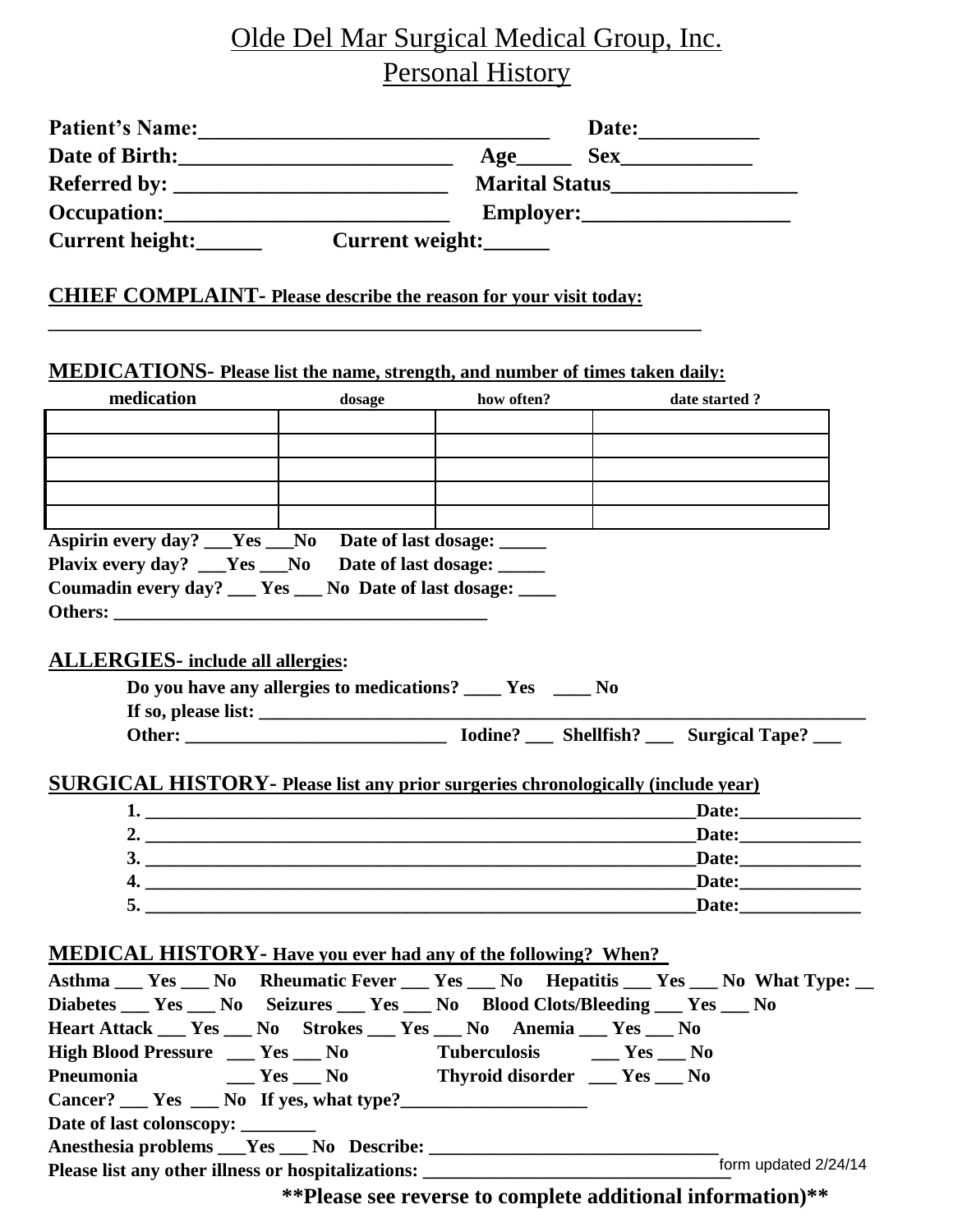## **FEMALE PATIENTS ONLY:**

| # of Pregnancies: ___ Age at first period: ___ Date of last period: ____ Age at menopause: ____ |  |  |  |  |  |  |  |
|-------------------------------------------------------------------------------------------------|--|--|--|--|--|--|--|
| # of Live births: ___ # of Miscarriages/Abortions: __ # of Csections: __ Bra size: ____         |  |  |  |  |  |  |  |
| Obstetric complications: _____                                                                  |  |  |  |  |  |  |  |
|                                                                                                 |  |  |  |  |  |  |  |
|                                                                                                 |  |  |  |  |  |  |  |
|                                                                                                 |  |  |  |  |  |  |  |
|                                                                                                 |  |  |  |  |  |  |  |
| Do you presently use:                                                                           |  |  |  |  |  |  |  |
|                                                                                                 |  |  |  |  |  |  |  |
| Birth Control Pills: Yes No Years taken: List Type(s):                                          |  |  |  |  |  |  |  |
|                                                                                                 |  |  |  |  |  |  |  |
|                                                                                                 |  |  |  |  |  |  |  |
|                                                                                                 |  |  |  |  |  |  |  |
| COCIAL HICTODY.                                                                                 |  |  |  |  |  |  |  |

**\_\_\_\_\_\_\_\_\_\_\_\_\_\_\_\_\_\_\_\_\_\_\_\_\_\_\_\_\_\_\_\_\_\_\_\_\_\_\_\_\_\_\_\_\_\_\_\_\_\_\_\_\_\_\_\_\_\_\_\_\_\_\_\_\_\_\_\_\_\_\_\_\_\_\_\_\_\_\_\_\_\_\_\_\_\_\_**

| <b>SOCIAL HISTORY:</b> |  |  |  |  |
|------------------------|--|--|--|--|
| Alcahal?               |  |  |  |  |

| Alcohol?                                                                          |                            |  | $\frac{1}{2}$ Yes $\frac{1}{2}$ No If yes, number of drinks per day:                                                                                                                                                                                                                                                                                                                                           |  |  |
|-----------------------------------------------------------------------------------|----------------------------|--|----------------------------------------------------------------------------------------------------------------------------------------------------------------------------------------------------------------------------------------------------------------------------------------------------------------------------------------------------------------------------------------------------------------|--|--|
| Smoker?                                                                           |                            |  |                                                                                                                                                                                                                                                                                                                                                                                                                |  |  |
| Drugs?                                                                            | $Yes$ No                   |  |                                                                                                                                                                                                                                                                                                                                                                                                                |  |  |
| Coffee?                                                                           | $\_\_\_\$ Yes $\_\_\_\$ No |  | If yes, cups per day $\frac{1}{\sqrt{2}}$                                                                                                                                                                                                                                                                                                                                                                      |  |  |
| Tea? Mes No                                                                       |                            |  | If yes, cups per day $\frac{1}{\sqrt{1-\frac{1}{\sqrt{1-\frac{1}{\sqrt{1-\frac{1}{\sqrt{1-\frac{1}{\sqrt{1-\frac{1}{\sqrt{1-\frac{1}{\sqrt{1-\frac{1}{\sqrt{1-\frac{1}{\sqrt{1-\frac{1}{\sqrt{1-\frac{1}{\sqrt{1-\frac{1}{\sqrt{1-\frac{1}{\sqrt{1-\frac{1}{\sqrt{1-\frac{1}{\sqrt{1-\frac{1}{\sqrt{1-\frac{1}{\sqrt{1-\frac{1}{\sqrt{1-\frac{1}{\sqrt{1-\frac{1}{\sqrt{1-\frac{1}{\sqrt{1-\frac{1}{\sqrt{1-\$ |  |  |
| Soda? Mes No                                                                      |                            |  | If yes, cups per day _____                                                                                                                                                                                                                                                                                                                                                                                     |  |  |
| $Chocolate?$ $Yes$ $\_\_$ No                                                      |                            |  |                                                                                                                                                                                                                                                                                                                                                                                                                |  |  |
|                                                                                   |                            |  |                                                                                                                                                                                                                                                                                                                                                                                                                |  |  |
| Any history of abuse: ___ Yes ___ No                                              |                            |  |                                                                                                                                                                                                                                                                                                                                                                                                                |  |  |
| Religious practice that will affect your care plan: __ Yes __ No Yes, explain: __ |                            |  |                                                                                                                                                                                                                                                                                                                                                                                                                |  |  |

## **FAMILY HISTORY:**

|                   | $-22 - 32$ |                      |                                             |
|-------------------|------------|----------------------|---------------------------------------------|
| <b>RELATION</b>   | <b>AGE</b> | <b>ANY ILLNESSES</b> | IF DECEASED, AGE &<br><b>CAUSE OF DEATH</b> |
| Mother            |            |                      |                                             |
| Father            |            |                      |                                             |
| <b>Brother(s)</b> |            |                      |                                             |
| <b>Brother(s)</b> |            |                      |                                             |
| Sister(s)         |            |                      |                                             |
| Sister(s)         |            |                      |                                             |
| <b>Children</b>   |            |                      |                                             |
| <b>Children</b>   |            |                      |                                             |
| <b>Children</b>   |            |                      |                                             |

form updated 2/24/14

**Patient Signature: \_\_\_\_\_\_\_\_\_\_\_\_\_\_\_\_\_\_\_\_\_\_\_\_\_\_\_\_\_\_\_\_\_\_\_\_\_Date:\_\_\_\_\_\_\_**